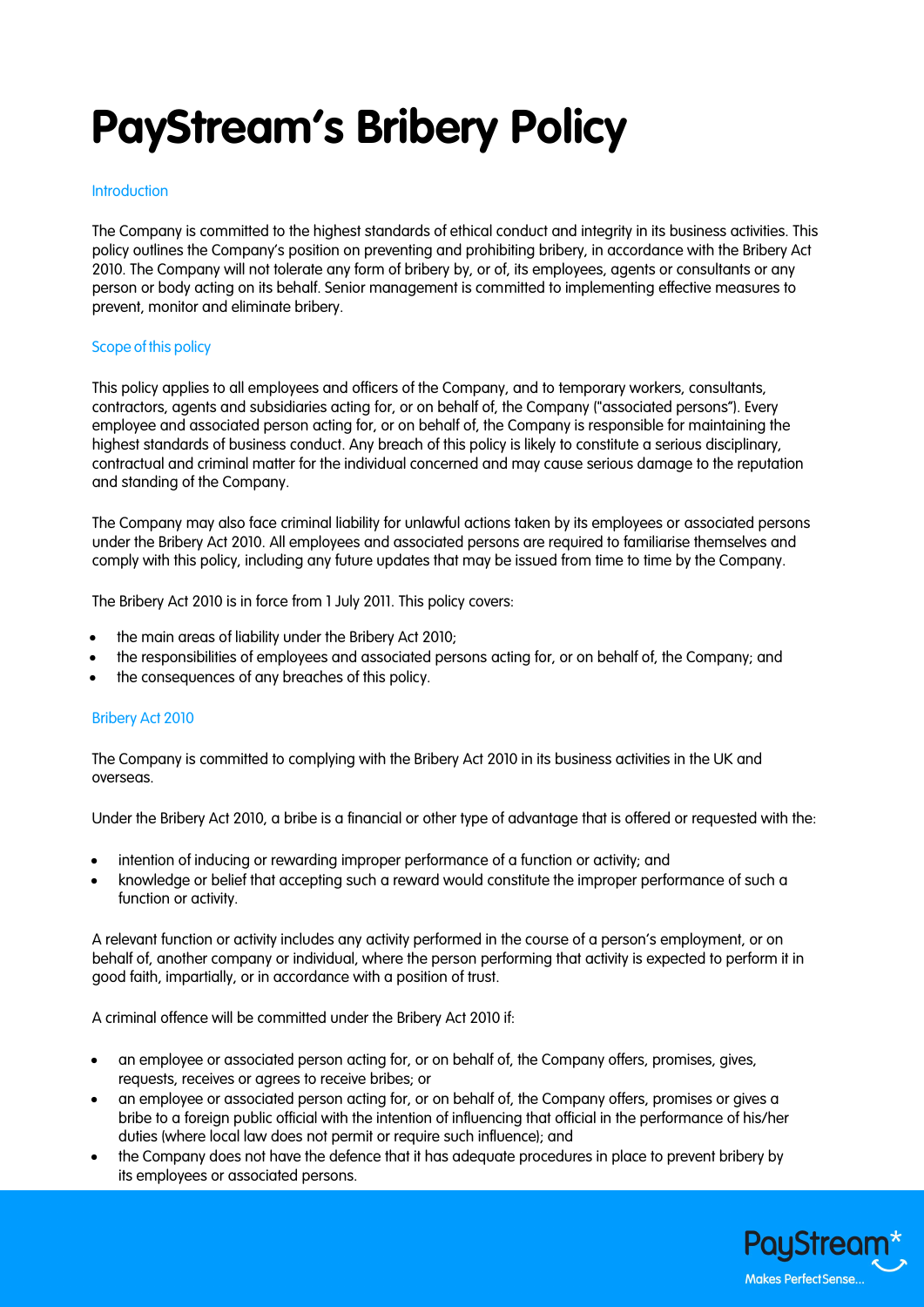All employees and associated persons are required to comply with this policy, in accordance with the Bribery Act 2010.

# What is prohibited?

The Company prohibits employees from offering, promising, giving, soliciting or accepting any bribe. The bribe might be cash, a voucher or other incentive. The bribe might be made to ensure that a person (such as a recruitment consultant) improperly performs duties (for example, by not acting impartially or in good faith) to gain any commercial or contractual advantage for the Company in either obtaining or maintaining Company business.

Example: the payment by a CRM of an "under the counter" cash sum to a recruitment consultant to refer business.

Example : a director taking a procurement manager to a football match during a tender process where an agency has a specific "no entertainment policy".

# What is allowed?

Corporate entertainment, gifts, hospitality and promotional expenditure

# Principle

The Company permits corporate entertainment, gifts, hospitality and promotional expenditure that are undertaken:

- for the purpose of establishing or maintaining good business relationships;
- to improve the image and reputation of the Company; or
- to present the Company's services effectively;

# provided that it is:

- arranged in good faith, and
- not offered, promised or accepted to influence the impartiality of the recipient.

The Company will authorise only reasonable, appropriate and proportionate entertainment and promotional expenditure.

# Procedure

Employees should where practicable submit requests for proposed hospitality and promotional expenditure well in advance of proposed dates to the line manager.

Employees are required to set out in writing:

- the objective of the proposed client entertainment or expenditure;
- the identity of those who will be attending;
- the organisation that they represent; and
- details and rationale of the proposed activity.

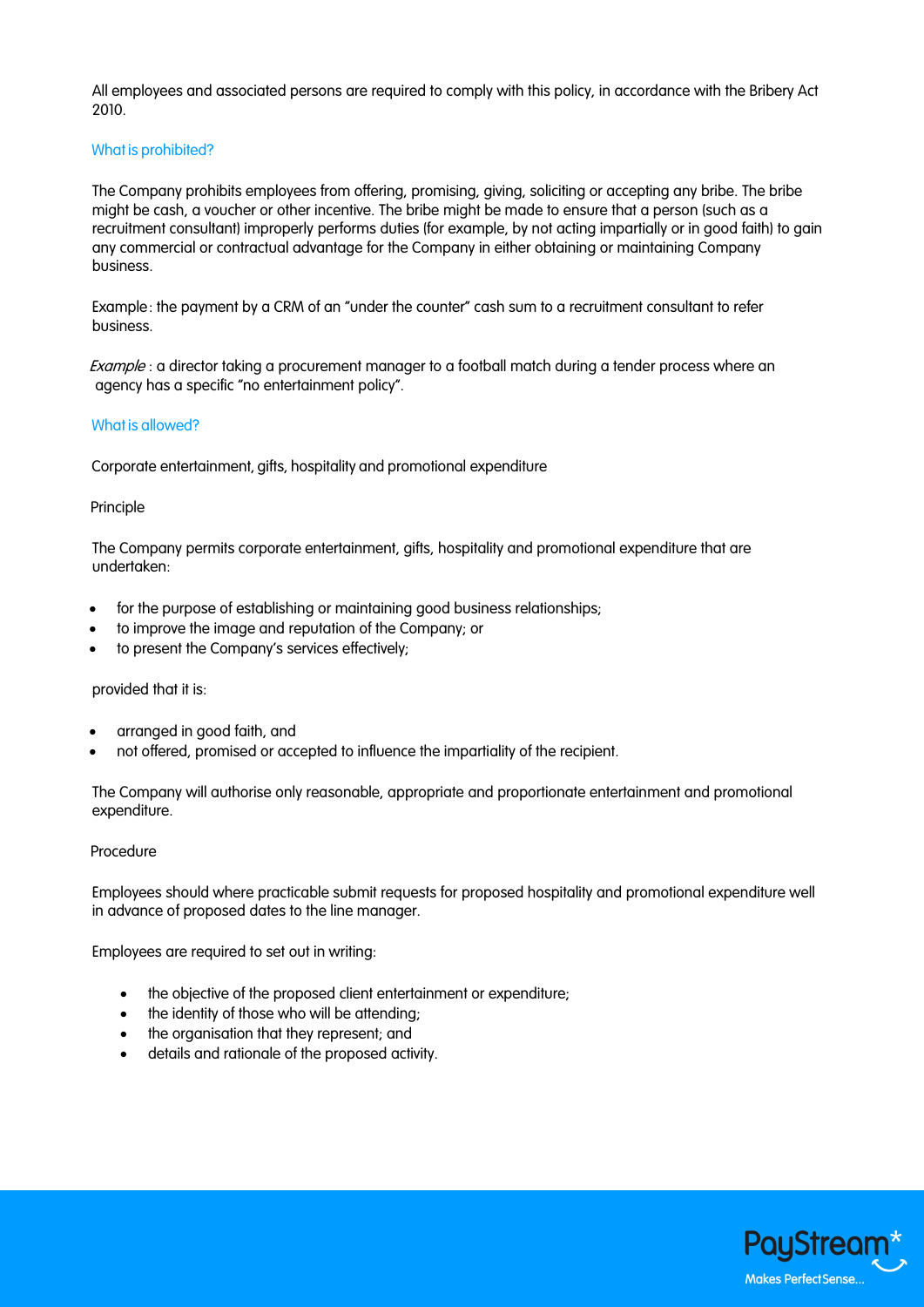The Company will approve business entertainment proposals only if they demonstrate a clear business objective and are appropriate for the nature of the business relationship. The Company will not approve business entertainment where it considers that a conflict of interest may arise or where it could be perceived that undue influence or a particular business benefit was being sought (for example, prior to a tendering exercise).

Any gifts, rewards or entertainment received from clients, agencies or other business contacts should be reported immediately to the line manager. In certain circumstances, it may not be appropriate to retain such gifts and employees may be asked to return the gifts to the sender, for example, where there could be a real or perceived conflict of interest. As a general rule, small tokens of appreciation, such as flowers or a bottle of wine, may be retained by employees.

If an employee wishes to provide gifts to suppliers, clients or other business contacts, prior written approval from the line manager is required, together with details of the intended recipients, reasons for the gift and business objective. These will be authorised only in limited circumstances [and will be subject to a cap of £50 per recipient].

Employees must supply records and receipts, in accordance with the Company's expenses policy.

# Examples

This policy does not prohibit:

- the giving of PayStream promotional material such as pens or calendars to recruitment consultants;
- taking key contacts to Manchester United to discuss business; and
- having a coffee or beer with a recruitment consultant following a site visit.

This is subject to following the agency policy on entertaining consultants so where there is a ban on entertaining a trip to Manchester United could be seen as "influencing the impartiality" of the consultant since other providers who follow the policy are disadvantaged.

Any such practices must be proportionate, reasonable and made in good faith. Clear records must be kept.

# Negotiated agreements with agencies

Where as part of a tender process an agency insists on a referral fee to be paid to the agency or direct to the consultant this will not constitute bribery for the following reasons:

- it is part of the tender process and all providers are in the same position so there is no undue influence or advantage gained
- it is recorded in writing and so is transparent to all parties

This above point would also apply to management fees, credit terms or timesheet commissions.

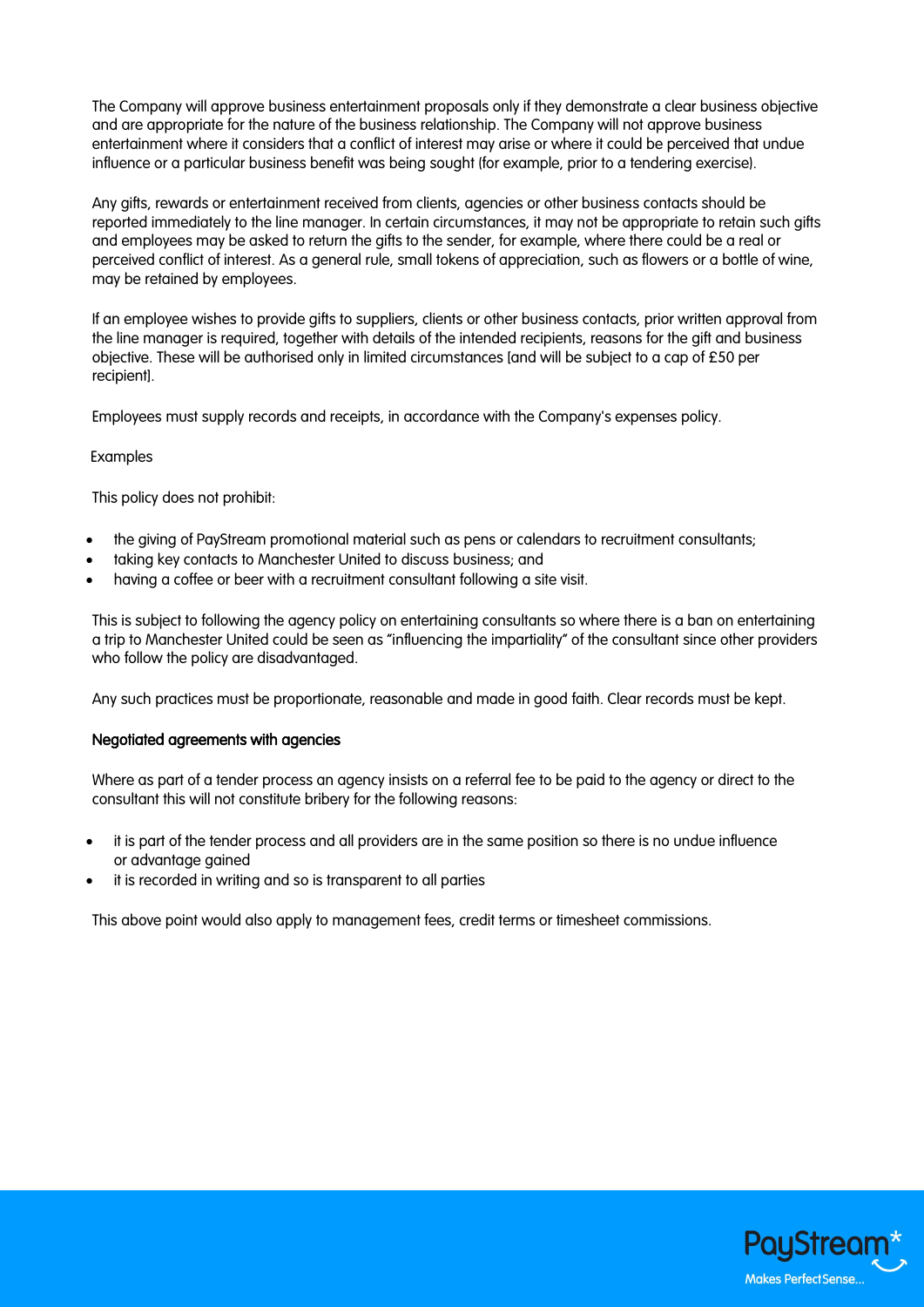## Records

Employees are required to take particular care to ensure that records are accurately maintained in relation to any contracts or business activities, including all payment transactions with clients, agencies and recruitment consultants.

Due diligence should be undertaken by employees prior to entering into any contract, arrangement or relationship with a potential supplier of services, agency, or recruitment consultant. Employees are required to keep accurate, detailed and up-to-date records of all corporate hospitality, entertainment or gifts accepted or offered.

Example: a CRM meets with a recruitment consultant who informs the CRM that the agency is willing to deal with PayStream as one of its preferred suppliers. One of the requirements of the PSL is that a referral fee is paid per joiner. The recruitment consultant gives the CRM account details into which to make the payment. What should the CRM do? Answer: CRM should confirm the proposal in writing or get the agency to confirm in writing. The terms should be signed off by a director of the agency or the branch manager if he is authorised to make these decisions. The CRM will need to confirm to Sales Director that the payments have been approved by the branch manager or director .If the agreement is not signed off by the agency it is likely to constitute a bribe. If further commercial terms are proposed e.g indemnities in favour of agency these should be passed on to compliance manager.

# Reporting suspected bribery

#### Principle

The Company depends on its employees to ensure that the highest standards of ethical conduct are maintained in all its business dealings. Employees are requested to assist the Company and to remain vigilant in preventing, detecting and reporting bribery.

Employees are encouraged to report any concerns that they may have to the line manager and/or the compliance manager as soon as possible. Issues that should be reported include:

- any suspected or actual attempts at bribery;
- concerns that other employees may be being bribed; or
- concerns that other employees may be bribing third parties.
- close family, personal or business ties with a prospective agency,
- requests for cash payments;
- requests for unusual payment arrangements, for example via a third party;
- requests for reimbursements of unsubstantiated or unusual expenses; or
- a lack of standard invoices and proper financial practices.

## Procedure

A form is available from the HR department to allow employees to record any incidents of suspected bribery. Any such reports will be thoroughly and promptly investigated the line manager/the compliance officer in the strictest confidence. Employees will be required to assist in any investigation into possible or suspected bribery.

Employees who report instances of bribery in good faith will be supported by the Company. The Company will ensure that the individual is not subjected to detrimental treatment as a consequence of his/her report. Any instances of detrimental treatment by a fellow employee because an employee has made a report will be treated as a disciplinary offence. An instruction to cover up wrongdoing is itself a disciplinary offence. If told not to raise or pursue any concern, even by a person in authority such as a manager, should not agree to remain silent. They should report the matter to the line manager/the compliance manager.